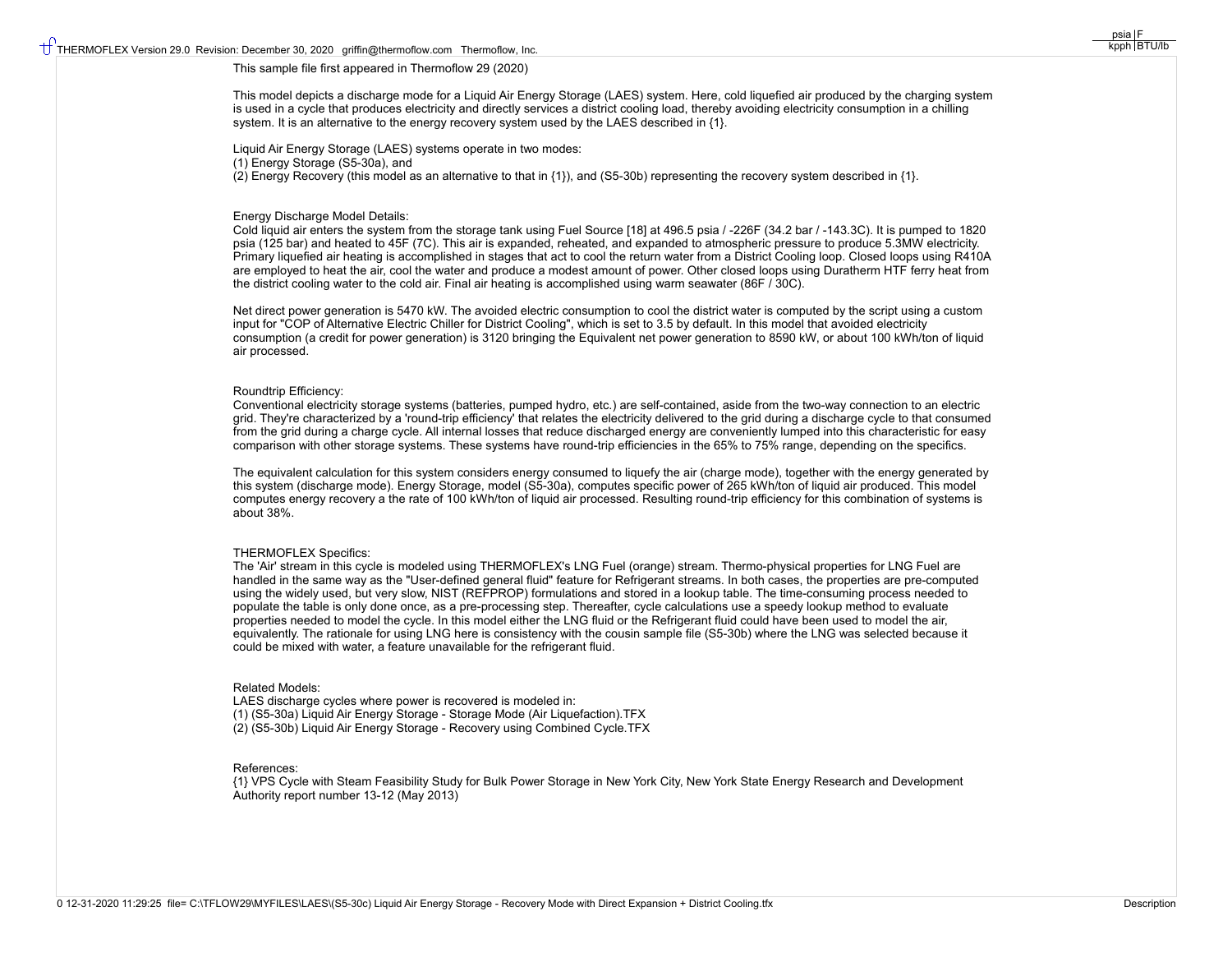# **Liquefied Air Energy Recovery Coupled with District Cooling**

| Gross power                                                                  | 6001 kW     |
|------------------------------------------------------------------------------|-------------|
| Plant auxiliary                                                              | 531.1 kW    |
| Net power                                                                    | 5470 kW     |
| Total district cooling load                                                  | 10350 BTU/s |
| Electric credit for district cooling (avoided power consumption $@$ COP=3.5) | 3120 kW     |
| Equivalent total net power recovery                                          | 8590 kW     |
| Liquid air exergy input                                                      | 11415 BTU/s |
| Exergy efficiency (equivalent net power / total exergy inflow)               | 71.33 %     |
|                                                                              |             |